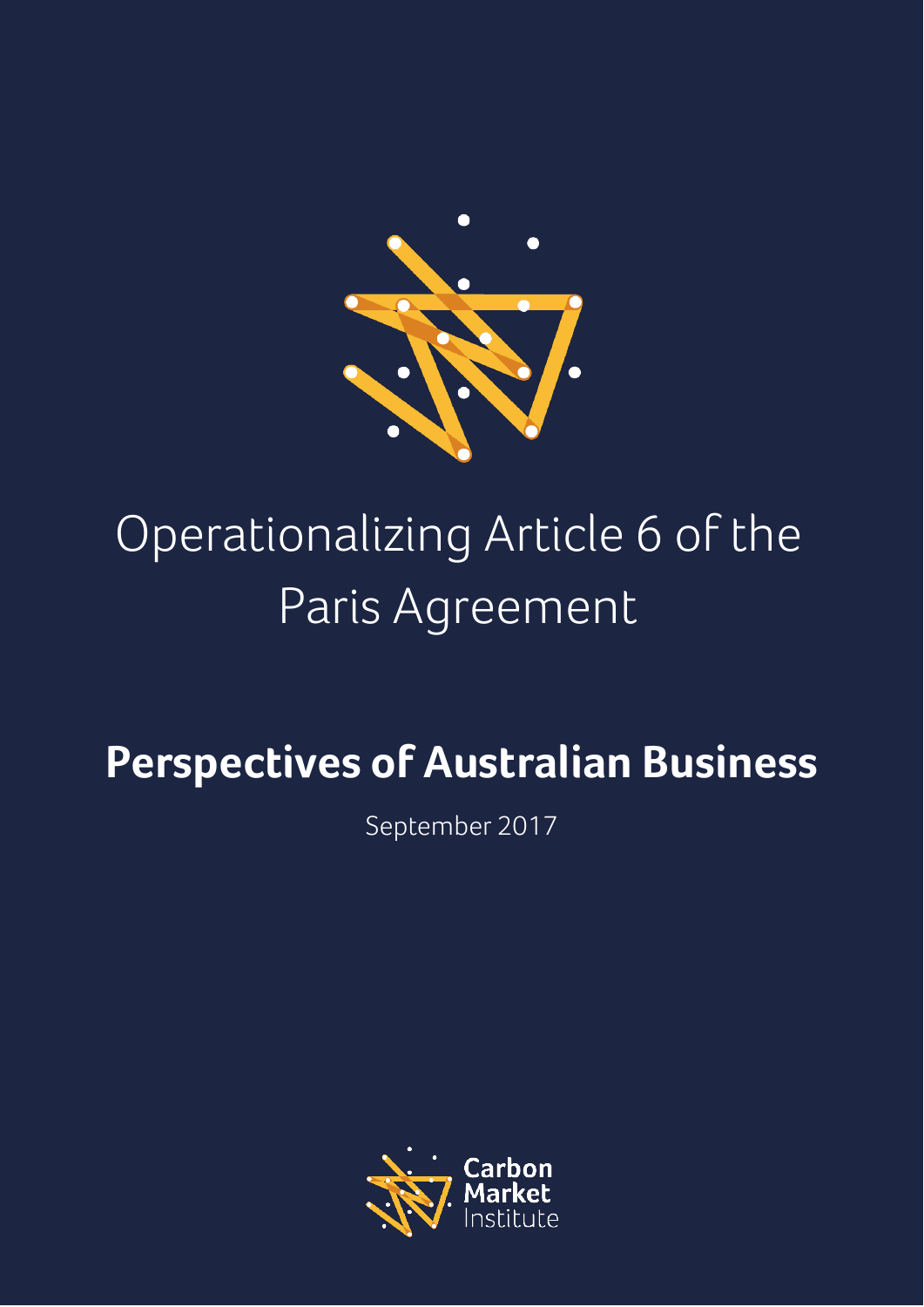

## **Table of Contents**

| 2. |                                                                                     |
|----|-------------------------------------------------------------------------------------|
|    | a) Article 6.2 - Voluntary Cooperative Approaches                                   |
|    | b) Article 6.4 - Sustainable Development Mechanism                                  |
|    | c) Trade of International Units in Australia                                        |
| 3. |                                                                                     |
| 4. | Opportunities to optimise Australia's Engagement in International Carbon Markets  9 |
| 5. |                                                                                     |

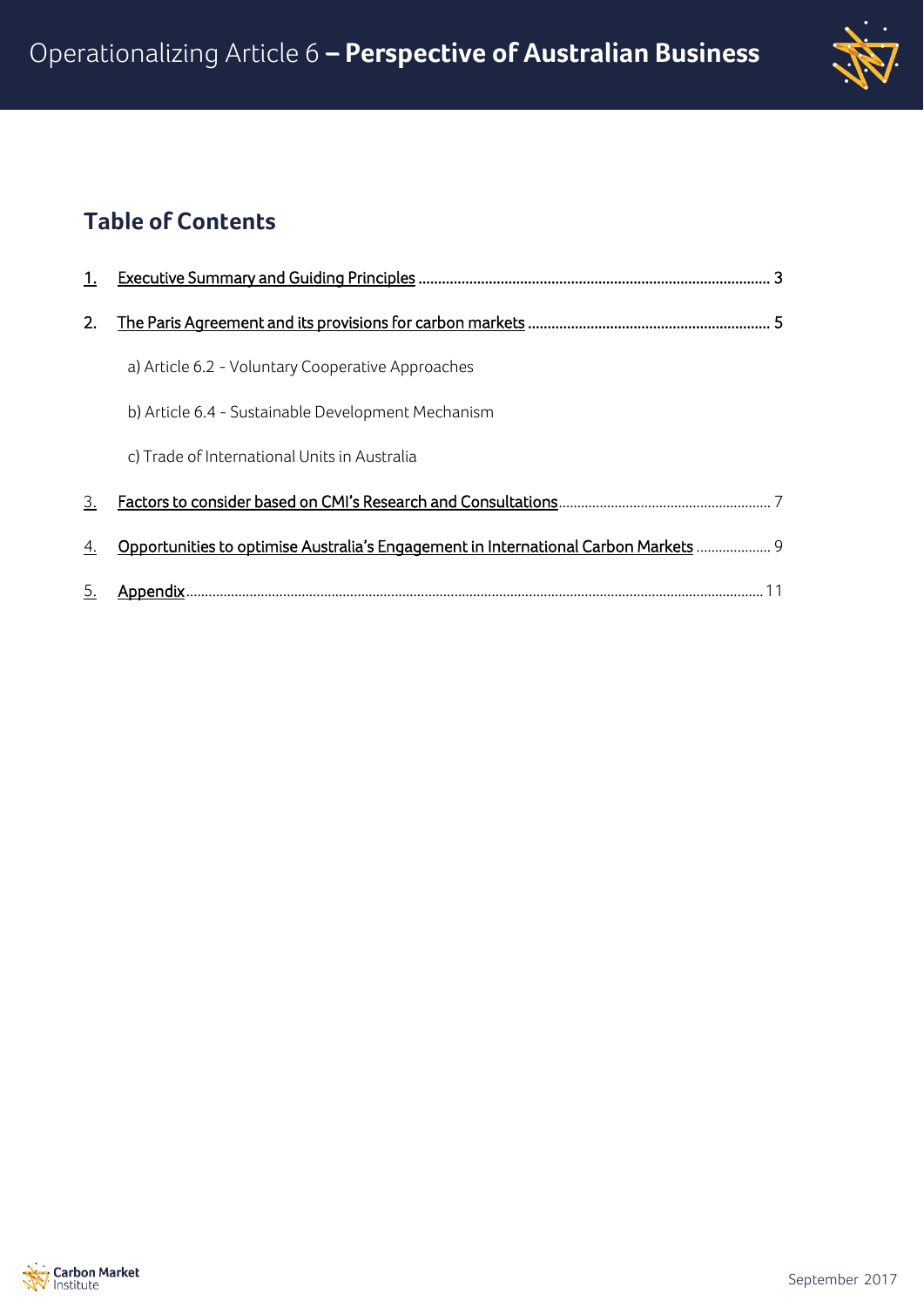

### About the Carbon Market Institute

**The Carbon Market Institute is at the centre of climate change policy and business in Australia. We're dedicated to helping business seize opportunities in rapidly evolving carbon markets. Independent and non-partisan, we're the peak industry body for climate change and business. We believe that market based solutions are the most efficient policy mechanism to address the challenge of climate change.** 

**We share knowledge and facilitate connections between business, policy makers and thought leaders to drive the evolution of carbon markets towards a significant and positive impact on climate change. Engaging leaders, shaping policy and driving action, we're connecting insights and catalysing opportunities in the transition to a low carbon economy.**

CMI membership represents a broad range of professionals, organisations and industry. Our members include: Australia's heavy emitting, trade exposed companies; leading professional service providers; carbon market participants; offset providers; academia and international organisations. Individuals within the CMI membership base are some of the most respected Australian carbon market innovators and leaders. CMI's Working Groups have played a key role in connecting government, bureaucrats and regulators with industry to facilitate the constructive input of member views into policy implementation. Drawing on the expertise of the CMI membership, the Working Groups have provided a vital forum for the exchange of information between market participants, policy makers and government agencies.

CMI has undertaken extensive consultation in preparing this Paper, including through:

- A dedicated Working Group on International Climate Policy and Markets which has been established to share knowledge and stimulate discussion among the CMI membership about optimising engagement in international carbon markets;
- A series of national workshops and discussions held at CMI's 2nd Asia Pacific Carbon Market Workshop and 4th Australasian Emissions Reduction Summit from April – May 2017; and
- Extensive consultations with international experts, as part of a Scoping Study it carried out, supported with a funding agreement by the Department of Foreign Affairs and Trade, on 'Public-private collaboration on carbon markets in the Indo-Pacific' in 2017 which engaged over 200 stakeholders.



#### **Corporate Membership of the Carbon Market Institute**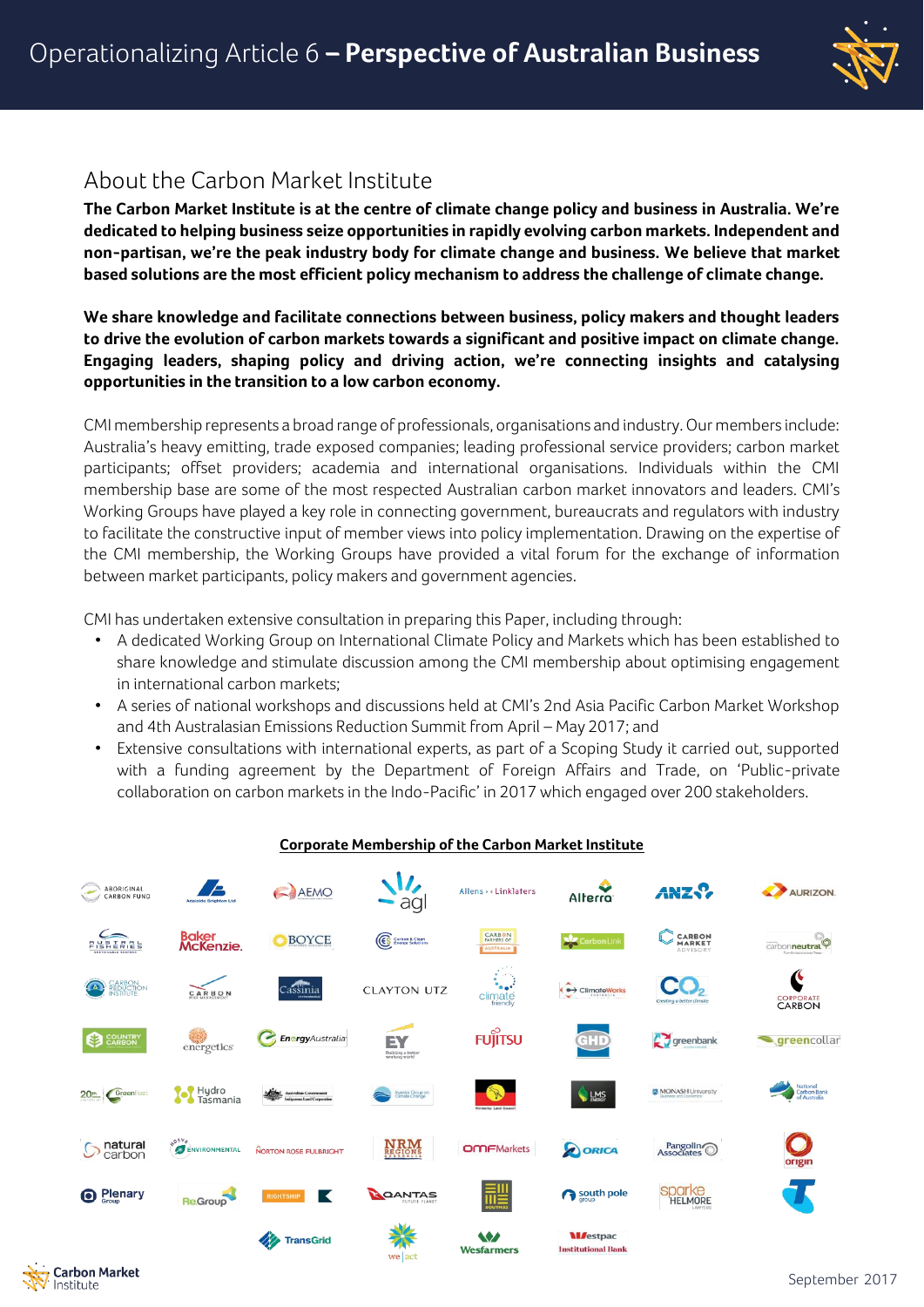

### Executive Summary

Australia is well positioned to engage in existing and future carbon markets. This document details CMI's position on Article 6 of the Paris Agreement, recognising that it offers the opportunity to build a global carbon market to achieve the ambition of the Agreement. It also outlines initiatives that could lead to increased economic activity for Australian business; innovative ways to capitalise on opportunities to reduce emissions; and opportunities to align the national climate change agenda with Australia's aid, trade and diplomatic agendas. The recommendations in this paper build on the following key principles:

- Australia's national emissions reduction target should be in line with the global response to the threat of climate change to keep temperature rise this century well below 2 degrees Celsius above pre-industrial levels and to pursue efforts to limit the temperature increase to 1.5 degrees Celsius.
- A market-based approach to emissions reduction provides an effective, efficient framework to meet emissions reduction goals and challenges at lowest cost.
- Australia's policy suite should be comprehensive and enduring to create a stable and predictable policy landscape for business; climate policies should be reviewed at predetermined intervals again in line with United Nations Framework Convention on Climate Change (UNFCCC) commitments and evolving market conditions.
- Policies designed to reduce emissions from large emitters should be aligned with the trajectory required to meet current and future targets which are likely to be set at more ambitious levels.
- To meet emissions reduction targets at lowest cost to the economy, Australia should open opportunities to link and trade with international markets.

While Article 6 of the Paris Agreement offers the opportunity to build a global carbon market to deliver net zero emissions at lowest cost, it is critical that the rules, principles and technical details to operationalise its market provisions are developed in a way that have environmental integrity, transparency and avoid double counting. With this in mind, CMI's position on Article 6 can be summarised as follows:

- Countries should be able to develop their own (bilateral, regional) linking arrangements subject to their own rules and governance arrangements. Bilateral and regional secondary carbon markets should be designed in a way that they can be scalable and have liquidity and depth.
- Internationally transferred mitigation outcomes should be 'unitised'. 'Unitising' mitigation outcomes creates conditions under which the private sector is more likely to engage in markets, therefore facilitating greater business engagement, finance flows and investment in low-carbon activities. This could be achieved by establishing a process to quantify NDCs and translate them (or a portion of them) into units available for transfer. Under Article 6.2, the unit 'type' and denomination should be determined bilaterally/plurilaterally between the participating countries.
- Australia's Emissions Reduction Fund methods should be recognised as eligible under Article 6.4's Sustainable Development Mechanism (SDM), and eligible in the bilateral and regional carbon markets

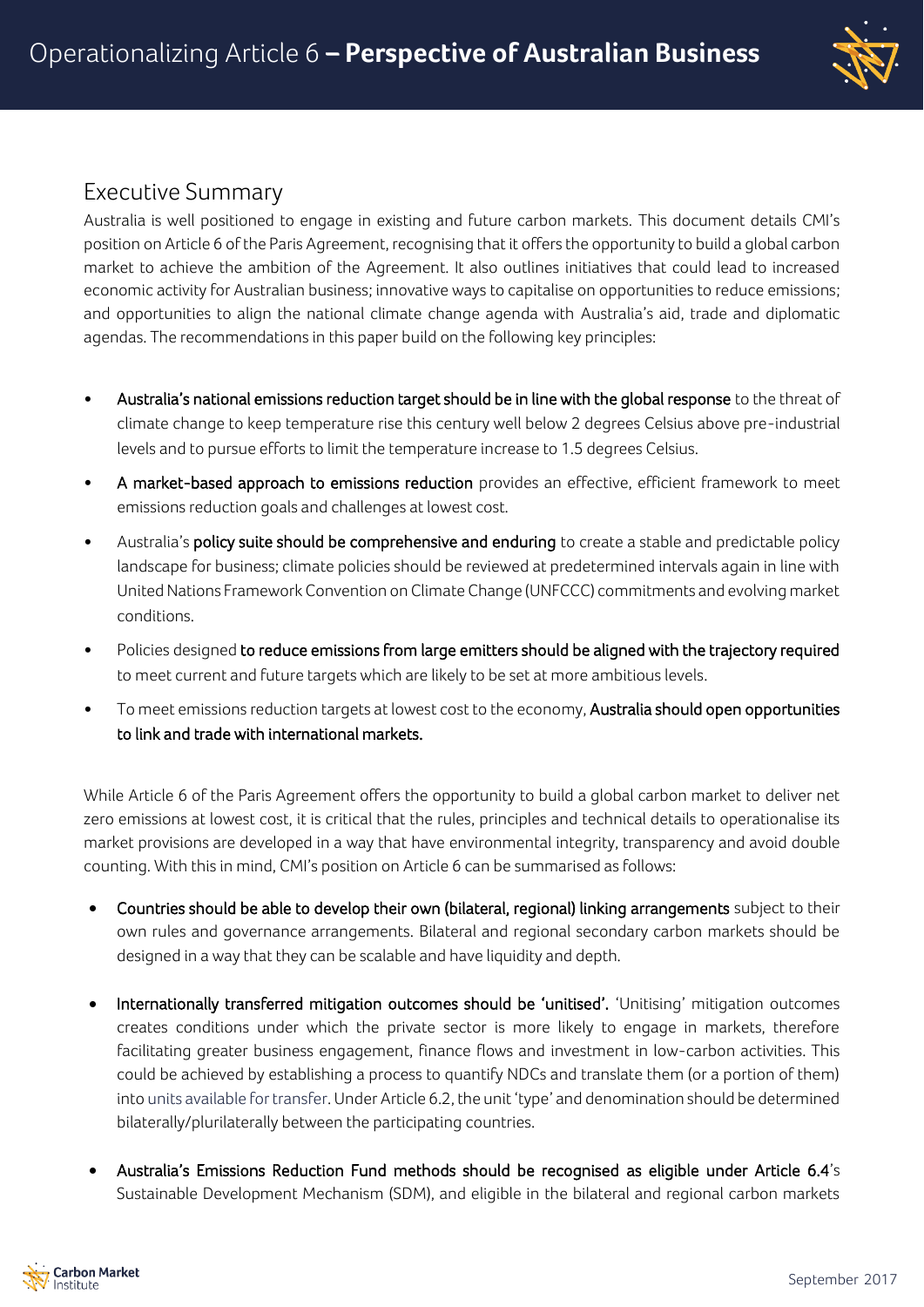

that Australia participates in. Sharing methods could help to advance the development of robust, comparable and potentially fungible mitigation actions globally.

- Governments should establish processes and criteria to recognise 'early action' under the SDM and on a bilateral and regional basis. Presently, the lack of domestic policy allowing the use of international units and the uncertainty about international climate policy is deterring Australian business from investing in international emission reduction activities. Recognizing a certain quantity of early action credits would give business the confidence to start engaging in international markets to purchase international units.
- Offsets from the land sector should be recognized in the SDM and in bilateral and regional carbon markets. It is important for the Australia to engage early in UNFCCC negotiations to ensure that emission reductions from the land sector are recognized. In its bilateral and regional discussions, it will be important for Australia (and Australian business) to engage early with key potential export markets to ensure that emission reductions from the land sector are recognized.
- The private sector should have a designated role in the establishment of the rules, modalities and procedures and governance arrangements for the SDM and bilateral and regional linking arrangements.

**The position that is detailed in the remainder of this paper represent a synthesis of CMI's research and consultations, and does not represent any particular individual or CMI member company position.** 

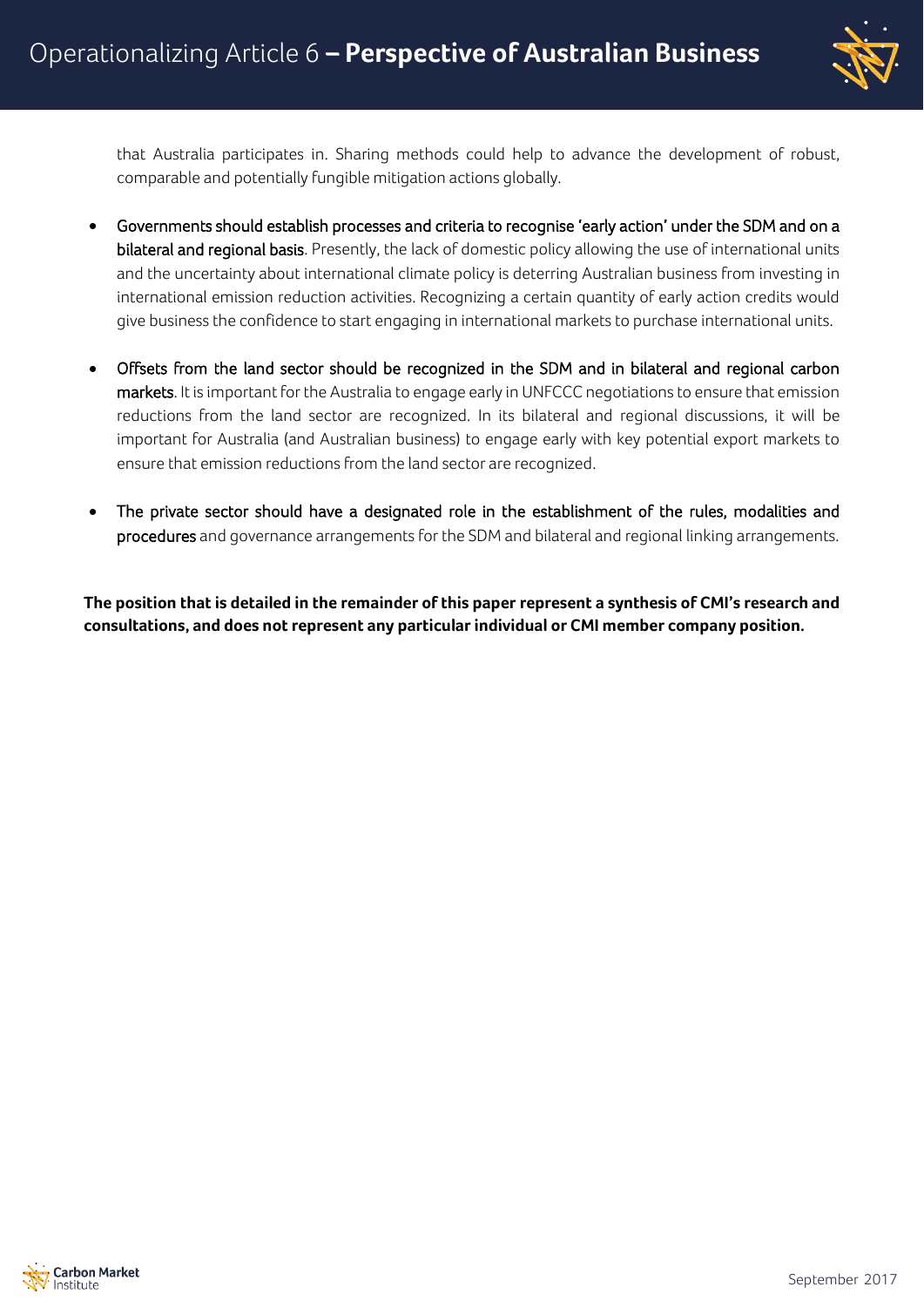

## The Paris Agreement and its provisions for Carbon Markets

The Paris Agreement, reached in December 2015, aims to limit the global temperature increase to 1.5 - 2 degrees Celsius. It is based on voluntary emission reduction commitments made by each country – in the form of Nationally Determined Contributions (NDCs) – and requires countries to revise NDCs at least every five years, starting from 2023. While the emission reduction targets themselves are not legally binding, the process of regular review and submission of NDCs is binding.

The international community is now considering how the global response to the Paris Agreement, will be operationalized to achieve the 1.5 to 2-degree reduction target. A key component of this will be the preparation of a Paris Agreement Rule Book that is to be finalized in 2018 and is expected to cover:

- How countries will communicate their efforts on adaptation, climate finance, technology transfer, capacity building, and how they will be held accountable for their commitments;
- How collective efforts will be reviewed, with scaled-up actions and support every 5 years; and
- How to create a process to facilitate implementation and promote compliance.

#### **Article 6 of the Paris Agreement**

Article 6 of the Paris Agreement recognizes that countries may establish market-based mechanisms to address climate change, enabling their emission reduction commitments to be achieved at lowest cost. Article 6 of the Paris Agreement allows for a future global carbon market to build on a growing network of bilateral and plurilateral carbon markets, using different forms of linking coupled with an overarching international architecture. Its key aspects are as follows:

- Paragraph 6.1: Recognises that Parties may cooperate voluntarily in the implementation of their NDCs and this may allow higher ambition and the promotion of sustainable development and environmental integrity.
- Paragraphs 6.2 to 6.3: Specifies that Parties may use internationally transferred mitigation outcomes (ITMOs) in meeting their NDCs. The paragraphs also state that the use of ITMOs will be take place under robust governance and accounting.
- Paragraph 6.4: Outlines a new mechanism to 'contribute to the mitigation of greenhouse gas emissions and support sustainable development'. This new mechanism has become unofficially known in many networks as the Sustainable Development Mechanism (SDM). This paragraph also states that the mechanism will be supervised by a body designated by the Conference of the Parties, that will aim to (among other aims) incentivise and facilitate participation by public and private entities.
- Paragraphs 6.5 to 6.7: Focuses on avoiding double-counting of emissions reductions in meeting NDCs and the use of proceeds for administration and in the support of developing nations.
- Paragraphs 6.8 to 6.9: The final section of Article 6 refers to non-market mechanisms for Parties to meet their NDCs through mitigation, adaptation, finance, technology transfer and capacity-building activities as appropriate.

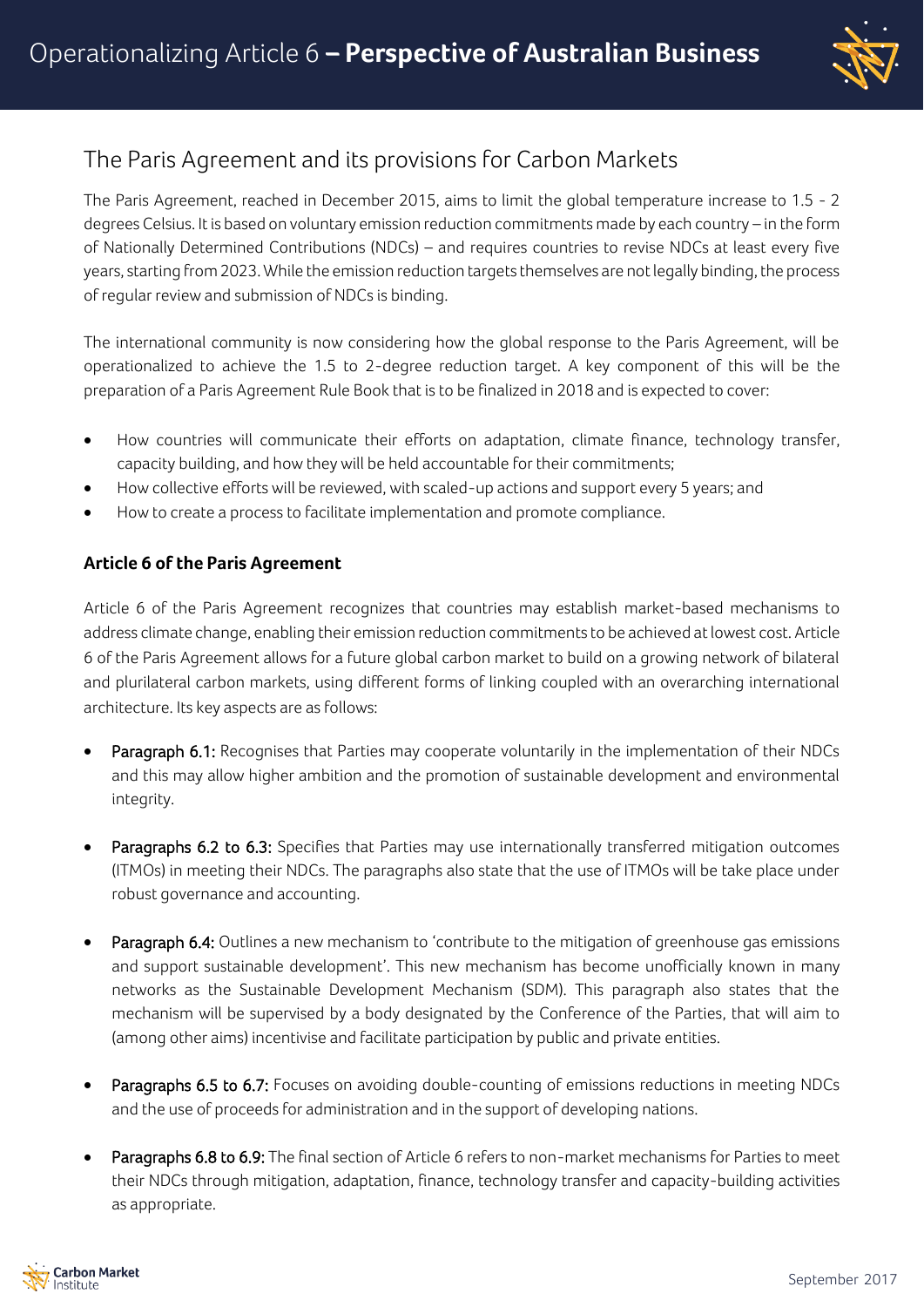

Purchasing international units, through either one or both Article 6 mechanisms, could benefit Australia and Australian business in a number of ways. For example, the purchasing of international units could:

- Help to achieve our national emission reduction commitments at lower cost, as cheaper abatement opportunities may exist overseas. This is because reducing one tonne of emissions in one jurisdiction has the same environmental value as reducing one tonne of emissions anywhere else. It has been estimated by the World Bank that international cooperation through carbon markets can reduce the global costs of NDC implementation by 30% by 2030 and by 50% by 2050;
- Offer an effective 'hedge' against the risk that current national and/or sub-national policies do not deliver the emissions reductions needed to meet our international commitments;
- Enable companies covered under national emission reduction policies such as the safeguard mechanism, meet compliance obligations for emissions exceedance of baselines at lowest cost.
- Open up new markets and new business lines for Australian businesses, as the transfer of international units could occur in both directions and correspond to a transfer of finance and investments across jurisdictions.

Importantly, there are likely to be financial implications of delaying decisions to purchase international units. The future availability and price of international units is uncertain, and there is unlikely to be an endless supply of cheap international units in a post-2020 environment, as Australia would increasingly compete with demand from other countries hoping to access international units (in addition to soaking up their own domestic supply) to meet their NDC targets. Presently, the international carbon price is at a historic low (less than \$1 t/CO2e).

However, the emergence of new net-buyers in the Indo-Pacific (and globally), and the transition to the new market mechanisms post-2020 means that the opportunity to purchase high-quality, low-cost abatement is likely to be a short-term one.

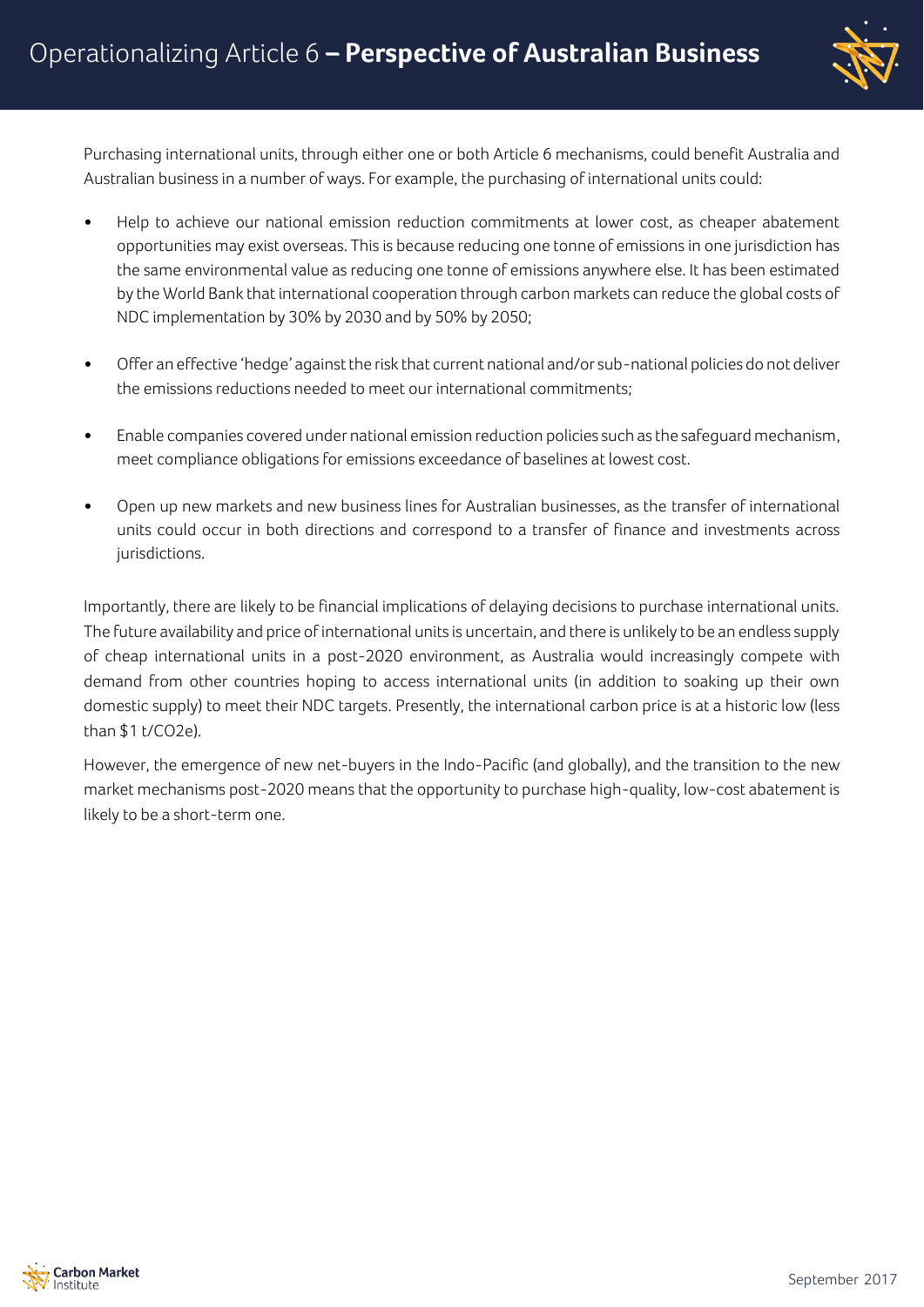

#### Factors to consider based on CMI's research and consultations

CMI supports the Australian Government engaging business on discussions around Article 6 of the Paris Agreement, to ensure that it has a window into the dialogue about the mechanics and design of future global carbon markets, and that Australia is well placed to benefit from the cost/efficiency benefits that linked markets can potentially bring.

In its Submissionsto the UNFCCC on Article 6 and the design of the Paris Agreement Rule Book, the Australian Government has already confirmed that issues such as avoidance of double counting of mitigation outcomes, ensuring environmental integrity, and transparent governance arrangements are critical in design the new approaches; and that guidance should be sufficiently broad and flexible to account for both existing cooperative approaches and those that are still to be developed (both within and outside of the UNFCCC).

CMI supports this position and have highlighted below a number of considerations with respect to Article 6.2 and 6.4 that should also be considered, within Australia and abroad.

#### **Article 6.2: Voluntary Cooperative Approaches**

- Countries should be able to develop their own (bilateral, regional) linking arrangements subject to their own rules and governance arrangements. Any international units that are sourced and transferred under Article 6.2 should need only the approval of the countries involved, and shall observe guidance from the UNFCCC (not governance) related to sustainable development, environmental integrity, transparency and accounting.
- Internationally transferred mitigation outcomes should be 'unitised'. 'Unitising' mitigation outcomes creates conditions under which the private sector is more likely to engage in markets, therefore facilitating greater business engagement, finance flows and investment in low-carbon activities. This could be achieved by establishing a process to quantify NDCs and translate them (or a portion of them) into units available for transfer. Under Article 6.2, the unit 'type' and denomination should be determined bilaterally/plurilaterally between the participating countries.
- Bilateral and regional secondary carbon markets should be designed to be scalable and have liquidity and depth. Larger and more diversified markets provide a stronger and less volatile carbon price signal to incentivise climate-smart investment, and also reduce the potential for market manipulation.
- Australia's Emissions Reduction Fund methods should align with, and be shared across jurisdictions on a bilateral and regional basis. Sharing methods could help to advance the development of robust, comparable and potentially fungible mitigation actions bilaterally and in our region.
- Offsets from the land sector should be recognized in bilateral and regional carbon markets, as this is the likely source of Australia's supply. It should be noted that contributions of afforestation and reforestation activities under the Kyoto Protocol's CDM were almost negligible, both in terms of project numbers and emission reduction value. In its bilateral and regional discussions, it will be important for Australia and Australian business to engage early with key potential export markets to ensure that emission reductions from the land sector are recognized.

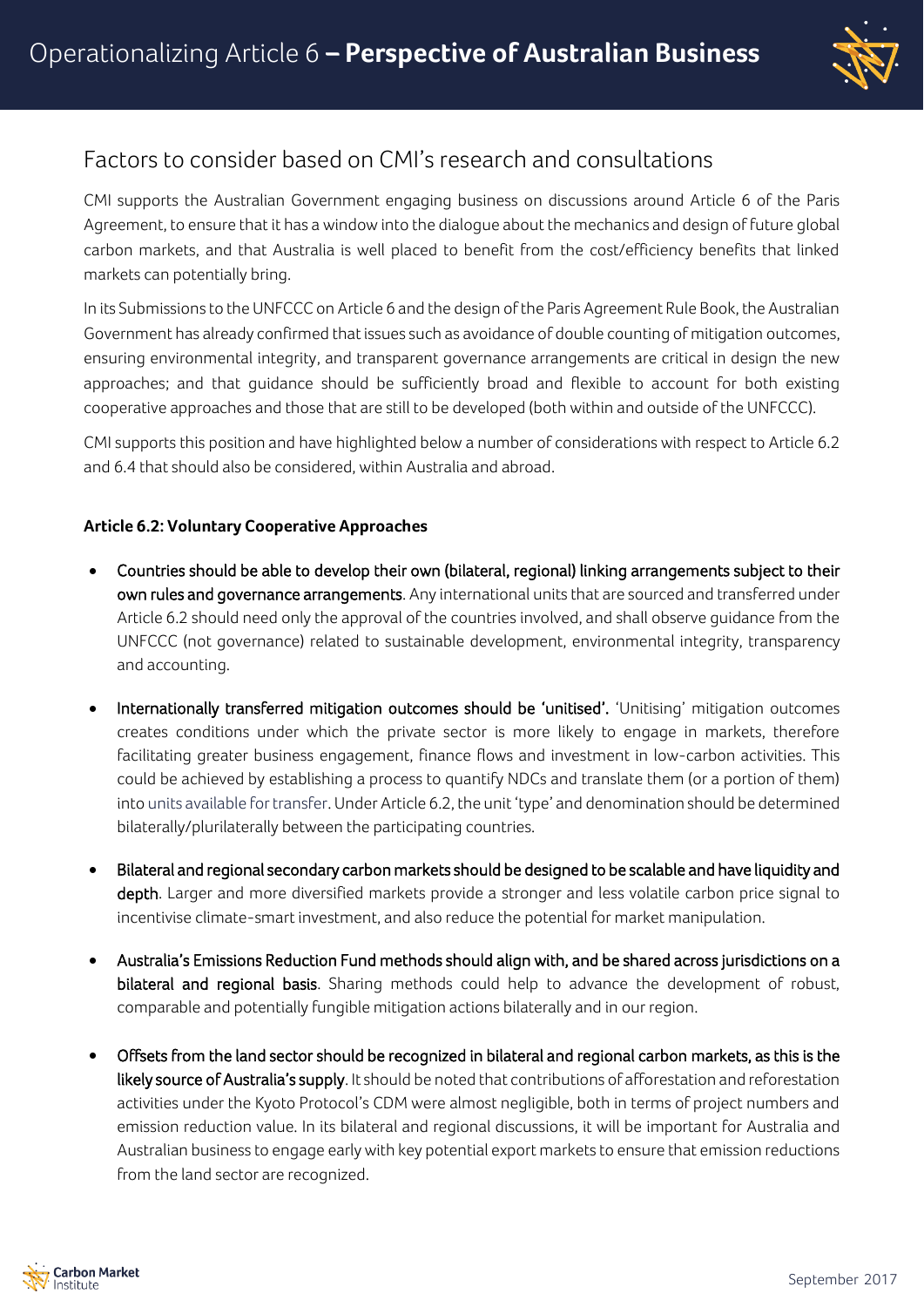

• Governments should be able to establish processes and criteria to recognise 'early action' on a bilateral and regional basis. Presently, the combination of a lack of domestic policy allowing the use of international units, and the extended period of uncertainty about international climate policy is deterring Australian business from investing in international emission reduction activities. Early actions to invest in activities that reduce emissions, should be rewarded and not penalized. Recognizing a certain quantity of early action credits would give business the confidence to start engaging in international markets to purchase international units.

This would also help to mobilise business to start building important links and open up economic opportunities to export professional capabilities across the full suite of project development, financing, technology transfer, monitoring, reporting and verification.

#### **Article 6.4: Sustainable Development Mechanism (SDM)**

- The composition of the SDM governing body is key to its efficient functioning and impartiality. It is important that the SDM governing body strive to make the mechanism as efficient and a-political as possible, thereby allowing a global carbon market to emerge at scale. The governing body of the Clean Development Mechanism (CDM) was comprised of members that functioned in their individual capacity but drawn primarily from country delegations. This can hinder the partiality of the governing body and, therefore, its full efficient functioning.
- Offsets from the land sector should be recognised in the SDM, as this is the likely source of Australia's supply. Given that contributions of afforestation and reforestation activities under the Kyoto Protocol's CDM were almost negligible, it is important for Australia to engage early in UNFCCC negotiations to ensure that emission reductions from the land sector are recognized.
- Australia's Emissions Reduction Fund methods should be recognised as eligible methods under the SDM. Recognizing these methods could help to advance the development of robust, comparable and potentially fungible mitigation actions globally.
- The SDM rules should ensure the emergence of an international carbon market that has liquidity and depth. Larger and more diversified markets provide a strong and less volatile carbon price signal to incentivise climate-smart investment, and also reduce the potential for market manipulation.
- The rules should establish a process and criteria to recognise 'early action' under the SDM. Recognizing a certain quantity of early action credits would give business the confidence to start engaging in international markets to purchase international units.
- The private sector should have a designated role in the establishment of the rules, modalities and procedures and governance arrangements for the SDM.

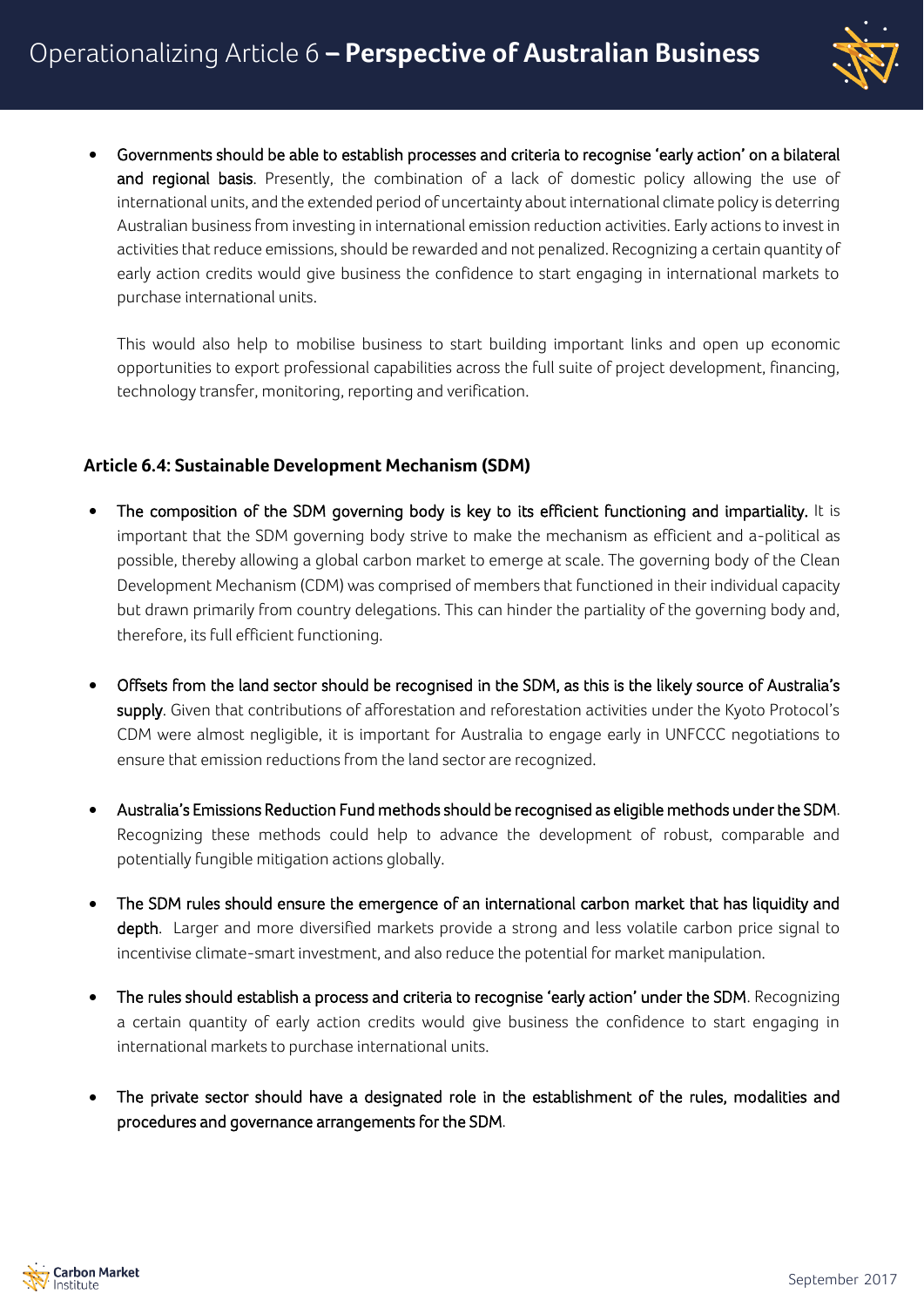

#### Options to Optimise Australia's position in International carbon markets

Australia is well positioned to engage in existing and future carbon markets. Outlined below are a number of opportunities that could lead to increased economic activity for Australian business, and innovative ways to capitalise on opportunities to reduce emissions throughout the evolution of international carbon markets. These opportunities include:

- An Australian 'Bilateral Offset Crediting Mechanism': Australia has the technology, finance and market capability to export Australian methods, technologies and expertise into partner countries, with agreement to transfer the abatement that is achieved (or part of it). Japan has a similar model - the Japanese Joint Crediting Mechanism – and has bilateral partnerships with 16 countries under this approach. Other countries are now initiating bilateral carbon market connections, and it is opportune for Australia to do likewise. New bilateral carbon market partnerships should be 'multi-purpose' and allow for the transfer of Australian methods, technologies and expertise into Partner jurisdictions, as well as the transfer of emission reductions.
- New models for sharing of methods: Based on initial conversations CMI has conducted, there is interest among experts in Australia, California, New Zealand, Korea, South Africa, India, China and Thailand in sharing emissions reduction methodologies. This interest is based on a recognition that jointly developing emissions reduction methodologies can help to build important links with other jurisdictions and could open up economic opportunities to export professional capabilities across the full suite of project development, financing, monitoring, reporting and verification.
- Export of ACCUs: Australia has a well-designed and well-governed domestic offset scheme that to date has issued over 40 million Australian Carbon Credit Units (ACCUs). As markets and policies evolve, there will be a domestic demand for these ACCUs as well as potential international demand. Engaging with the many countries that have outlined the use of international markets in their NDCs is an effective way to create an export market for ACCUs credited under the ERF. To ensure that the option of exporting ACCUs is available, it is important that the Government promote Australia's land sector abatement methodologies as a source of high quality, robust mitigation outcomes in appropriate fora.
- Stapling ACCUs to exports: As Australia's major trading partnersimplement policies to reduce emissions, it will be important to consider how key trade exposed industries in Australia can remain competitive in a carbon-constrained world. One option isto 'staple' Mitigation Outcomes (ACCUs or other units) to energy intensive exports that are fungible into their customers' domestic markets. This could give exporters of emissions intensive commodities a competitive advantage, and could finance a major expansion of private investment in carbon abatement activity in Australia.
- Establishing a strategic reserve (purchase units pre-2020): A strategic reserve should be established to procure a sufficient quantity of eligible international units to meet Australia's national emissions reduction target, and to provide a reserve of credits for use by domestic entities. Australia could draw on models used by other countries and private sector institutions when designing its strategic reserve, and develop a mandate that suits our specific policy requirements and emissions reduction goals.
- Leveraging climate finance: Australia has a very sophisticated finance and investment sector. There is an opportunity to connect Australian business and investors to global climate finance developments that

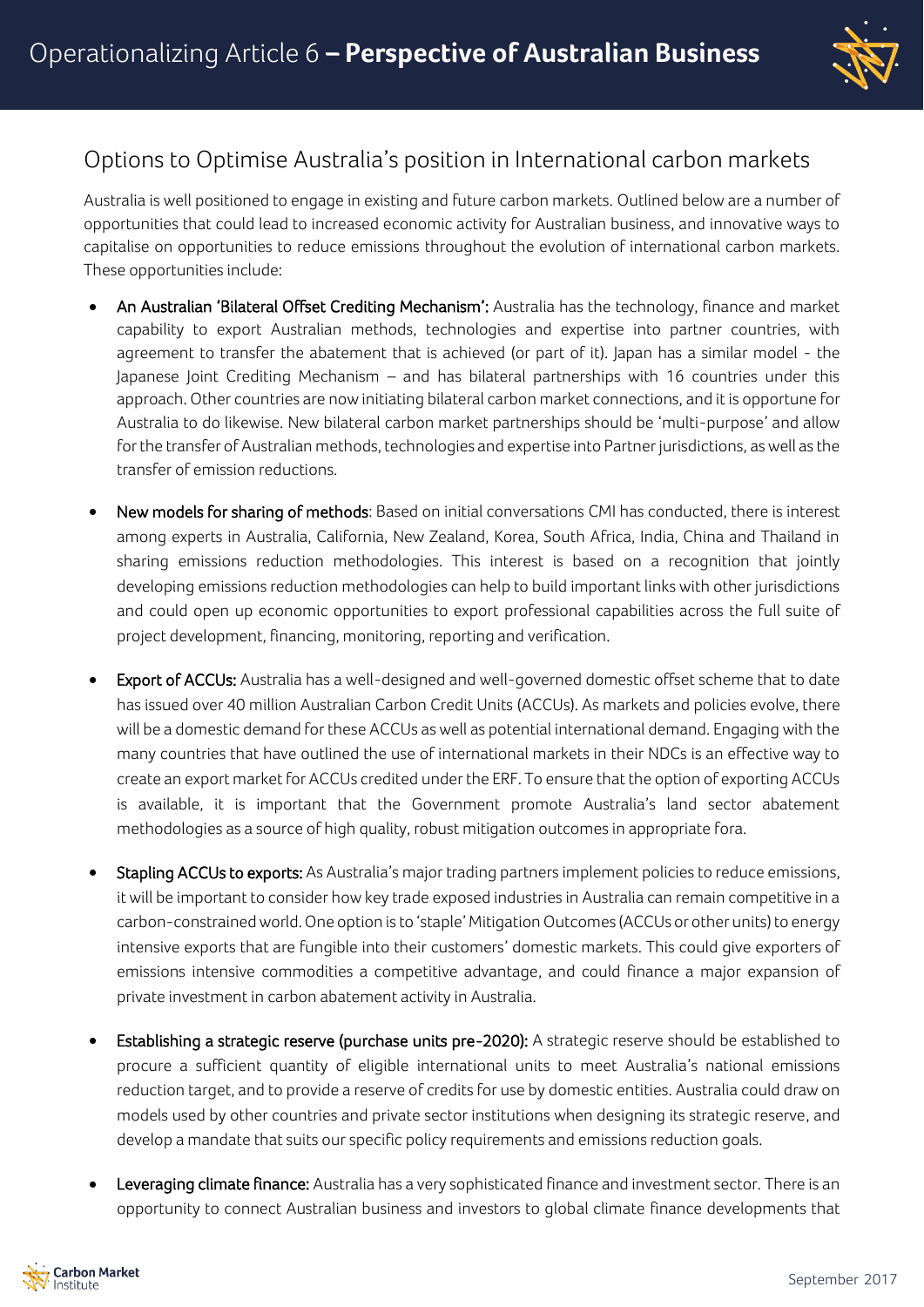

also deliver carbon market outcomes. The Australian Government is already supporting a number of climate finance platforms in the Indo-Pacific Region which could be leveraged, as this region represents close trading relationships for Australian business.

Alignment of aid, trade and diplomacy: As countries (particularly in our region) embark on the challenges to implement their NDCs, Australia's business, finance and market capability can help support those efforts. There is an economic opportunity for the Government to work in collaboration with business to align aid, trade and diplomatic efforts to open up and create economic opportunities for Australian professional services, technology and financial expertise in our region.

#### **Considerations when engaging in existing and future carbon markets**

A joint CMI/International Emissions Trading Association (IETA) Report on [Optimising Australia's Position in](http://carbonmarketinstitute.org/wp-content/uploads/2017/09/Report-Optimising-Australias-Position-in-International-Carbon-Markets-Oct-2016.pdf)  [International Markets](http://carbonmarketinstitute.org/wp-content/uploads/2017/09/Report-Optimising-Australias-Position-in-International-Carbon-Markets-Oct-2016.pdf) (Oct 2016) highlighted that international units should satisfy the following principles:

- Integrity: Imported international units should represent real, permanent and additional reductions, and be subject to robust monitoring, reporting and verification (MRV).
- Regulatory stability: The extent to which international units should be allowed (volume and type) should be defined as clearly and as early as possible. This offers market participants greater visibility, and it helps to avoid a sudden inflows or outflows of units when rules are modified.
- Compliance with the UNFCCC framework: International units should comply with the evolving framework established by Article 6 of the Paris Agreement.

Moreover, criteria for the type of international units could include the following:

- Net mitigation contribution: The extent to which a project counts towards a host country's efforts to reducing their domestic emissions should be clearly established, to assure that there is no doublecounting. Net mitigation could be set by project type and/or by country type.
- Clear additionality: Units should meet a clear additionality standard set by determining an appropriate sectoral benchmark for the country or region.
- Sustainable development: Units should, in addition to contributing to a net mitigation of GHG emissions, support sustainable development, as outlined by the Paris Agreement's Article 6.
- Project neutrality: Project size should not be a criterion for the eligibility of units, in order not to favour small projects over large projects and vice versa.
- Credibility: UN-issued units could be recognised, to ensure that qualitative criteria are guaranteed.

These criteria are also consistent with Australia's Climate Change Authority's international unit purchasing requirements and previous purchases of international units by the Australian Government under the Carbon Pricing Mechanism (CPM), in which 22 million tonnes of Certified Emission Reductions (CERs) were purchased. It should be noted that Australia has already established a precedence for the use and import of international units to use against it Kyoto 2020 commitments. The Waste Industry Protocol totalled \$200 million from funds collected by landfill operators prior to the repeal of the CPM. These funds were then used to purchase international offset units. Units accounting for over 22 million tonnes were purchased.

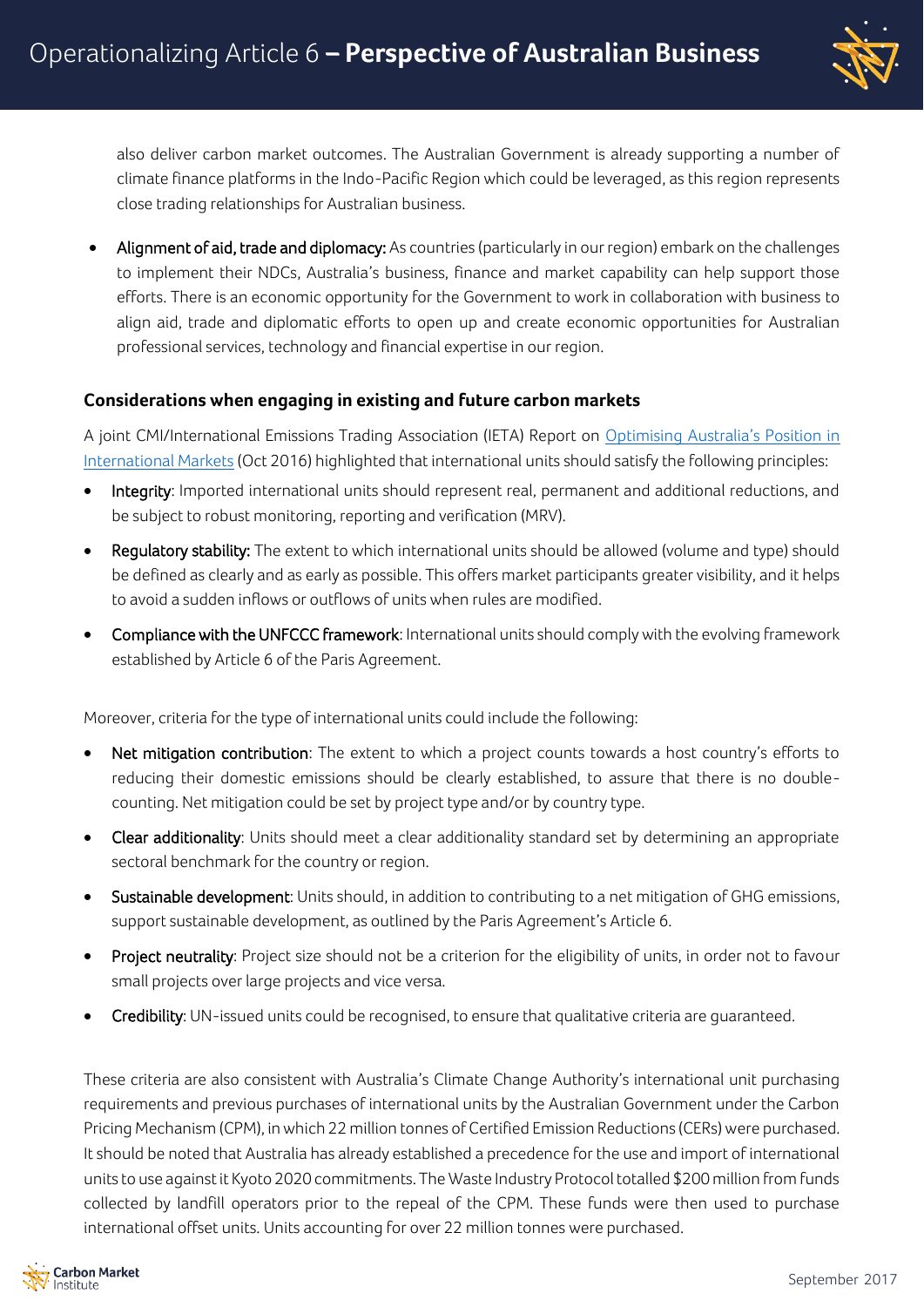

## Appendix: Article 6 of the Paris Agreement and Carbon Market Developments in the Indo-Pacific Region

- Article 6 of the Paris Agreement recognises that countries may cooperate through markets to reduce emissions and support sustainable development. Article 6 of the Paris Agreement sets up two new market mechanisms for international units: A framework for 'Voluntary Cooperative Approaches' (6.2) and a Mechanism for Sustainable Development and Mitigation Crediting (6.4). The Rules for sourcing and transferring international units under these Mechanism still need to be agreed.
- The transition towards a future global carbon market under Article 6 is likely to be built on a growing network of local carbon markets, using a range of different forms of linking coupled with an overarching international architecture.
- The process of operationalizing local carbon markets has also already started through bilateral and regional fora in the Indo-Pacific region, in what many now refer to as 'Carbon Clubs'. It is not clear when or how these Carbon Clubs will evolve, however, theoretically, any trading within these Clubs could precede the finalisation of the rules under the Paris Agreement provisions, since the rules and governance arrangements only need to be agreed by a handful of countries, and not all signatories to the Paris Agreement.
- Some of the developments in market linkage in our region include:
	- o North East Asian Carbon Club: Stakeholders in China, Korea and Japan are convening in at least 2 different forums to explore prospects for a North East Asian Carbon Club, including:
		- A government-backed research program among academic institutes in China, Korea and Japan (announced Nov 2016).
		- Expert Forums supported by the Asia Society Policy Institute (announced May 2016).
	- o Pacific Alliance Club: In June 2017, Chile, Colombia, Mexico and Peru signed the 'Cali Declaration' to strengthen their regional climate cooperation and to move towards a regional voluntary carbon market. Australia, Canada, New Zealand and Singapore are associate members of the Pacific Alliance.
	- o Global Green Growth Institute (GGGI): 'Climate Finance and Carbon Markets Club'. Australia is a founding member of the GGGI which partners with 27 countries to deliver climate finance and carbon markets solutions.
	- o Japanese Joint Crediting Mechanism: A bilateral offset crediting scheme between Japan and 16 partner countries, many of which are in the Indo-Pacific region. As of July 2016, 15 projects are registered and there were almost 100 financing programs and demonstration projects in the JCM pipeline.
	- o China/Korea Joint ETS Committee: Korea and China held a Joint Committee on Climate Change Cooperation and Roundtable on Emissions Trading Scheme (ETS) in 2016 where views on climate policy and carbon markets were exchanged.
	- o New Zealand/China joint climate action plan: Announced in March 20, this bilateral commitment was reached to cooperate closely on carbon markets, toward possible ETS linkage in the future.

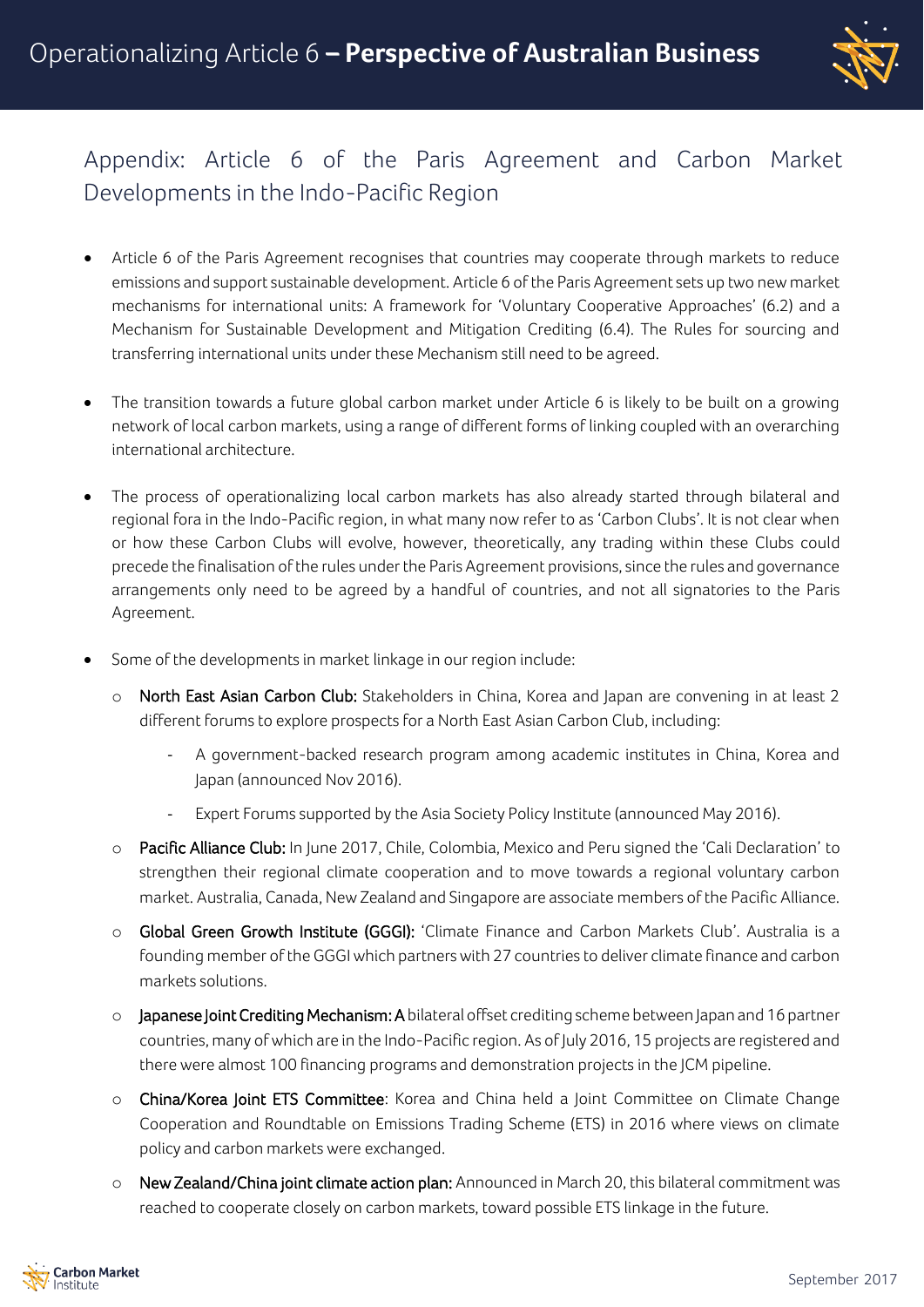

- o New Zealand/Korea climate action plan: Announced in April 2017, this bilateral commitment was reached to cooperate closely on carbon markets, toward possible ETS linkage in the future.
- o New Zealand-led Ministerial Declaration on Carbon Pricing: Announced at COP21 in Paris, this initiative has been signed by 18 countries, including Australia. Signatories committed to work together on developing standards and guidelines for the environmental integrity of international market mechanisms used toward NDCs.

The carbon market partnerships that are emerging, are enabling some countries to build important links and open up economic opportunities to export professional capabilities across the full suite of project development, financing, technology transfer, monitoring, reporting and verification, and to share Mitigation Outcomes that are generated.

Australia, and Australian business can benefit from proactively participating in these regional platforms and it is timely to initiate connections, explore options and undertake research, as rules about eligible methodologies, credits and governance are discussed.